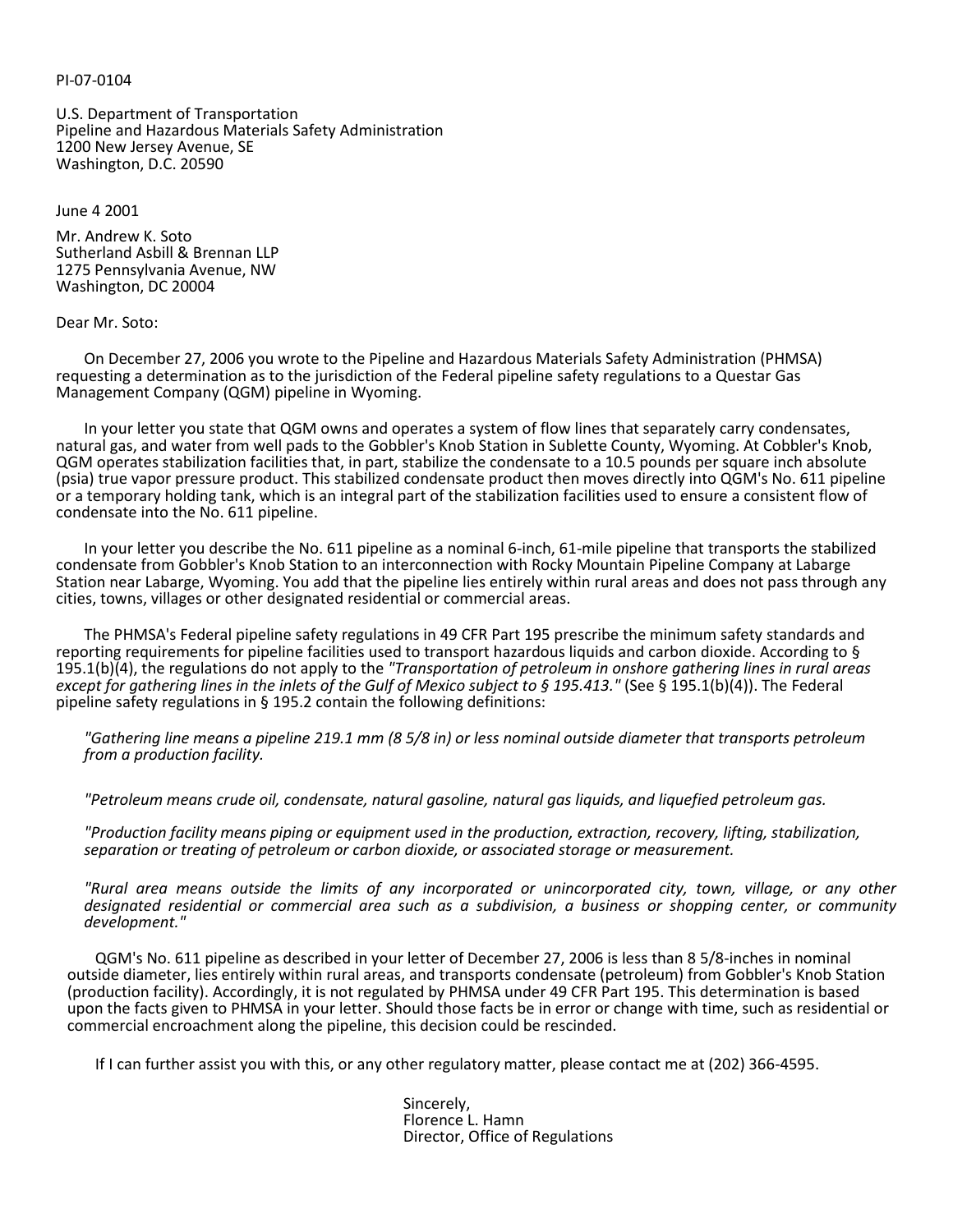Sutherland, Asbill & Brennan LLP 1275 Pennsylvania Avenue, NW Washington, DC 20004-2415

December 27, 2006

Theodore L. Wilke Acting Associate Administrator Pipeline Safety Pipeline and Hazardous Materials Safety Administration U.S. Department of Transportation 400 Seventh Street, SW Washington, DC 20590

RE: Determination as to the jurisdiction of Questar Gas Management Company's No. 611 gathering line.

Dear Mr. Wilke:

Pursuant to Section 190.11(b) of the regulations of the Pipeline and Hazardous Materials Safety Administration ("PHMSA"), 49 C.F.R. § 190.11 (2005), Questar Gas Management Company ("QGM") respectfully requests a written interpretation as to whether QGM's No. 611 line is a rural gathering line within the meaning of 49 C.F.R. § 195.2 and thus not subject to the safety standards and reporting requirements of 49 C.F.R. Part 195 in accordance with 49 C.F.R. § 195.1(b)(4). QGM believes that its No. 611 line is an exempt rural gathering line because it has a nominal diameter of 6 inches; it carries petroleum (natural gas condensate liquids) onshore, from production facilities at and upstream of Gobblers Knob Station (located in the Pinedale Anticline Producing Area in Sublette County, Wyoming) to an interconnection with Rocky Mountain Pipeline Company at Labarge Station, near Labarge, Wyoming; and, it does not pass through any cities, towns, villages or other designated residential or commercial areas.

# **Background**

Questar Exploration and Production Company ("QEP") owns and operates wells in the Pinedale Anticline Production Area in Southwest Wyoming that produce natural gas and associated liquid hydrocarbons. For purposes of 49 C.F.R. Part 195, the liquid hydrocarbons recovered during the natural gas production process constitute "petroleum." The liquids are petroleum in the form of "condensates." They exist in the reservoir and are recovered at the surface without resorting to processing *(see* Williams and Myers, Manual of Oil & Gas Terms, 9<sup>th</sup> ed.). They are sometimes referred as "natural gas liquids." Condensates produced at natural gas wells located in the Pinedale Anticline Production Area are collected on well pads and carried via flow lines to Gobbler's Knob Station in Sublette County, Wyoming, where they are stabilized and prepared for transportation and delivery to Rocky Mountain Pipeline Company at Labarge Station, near Labarge, Wyoming.

QGM owns and operates the system of flow lines that separately carry condensates, natural gas and water from the well pads to Gobbler's Knob Station. At the wellhead and at various points at and upstream of Gobbler's Knob Station, separation equipment removes water and natural gas from the condensate flow lines. At Gobbler's Knob Station, which is located midway in the production and gathering process, QGM operates stabilization facilities for the condensates. The stabilization facilities include a low pressure separator to remove any remaining water as well as strainers and filters to remove other impurities. The condensates are stabilized to a 10.5 psia true vapor pressure product. The stabilized condensates move directly into QGM's No. 611 line, or are temporarily held in the condensate storage tank. QGM operates the condensate storage tank in an integrated manner with the stabilization facilities to ensure a consistent flow of condensates into QGM's No. 611 line. A site plan and general arrangement drawing of QGM's stabilization facilities at Gobbler's Knob Station is included as Attachment A.

QGM's No. 611 line is a nominal 6-inch line approximately 61 miles long that continues the gathering process by moving the stabilized condensate (crude petroleum) from the production facilities at Gobbler's Knob Station to an interconnection with Rocky Mountain Pipeline Company at Labarge Station near Labarge, Wyoming. A series of nine (9) route maps for the No. 611 line are included as Attachment B.